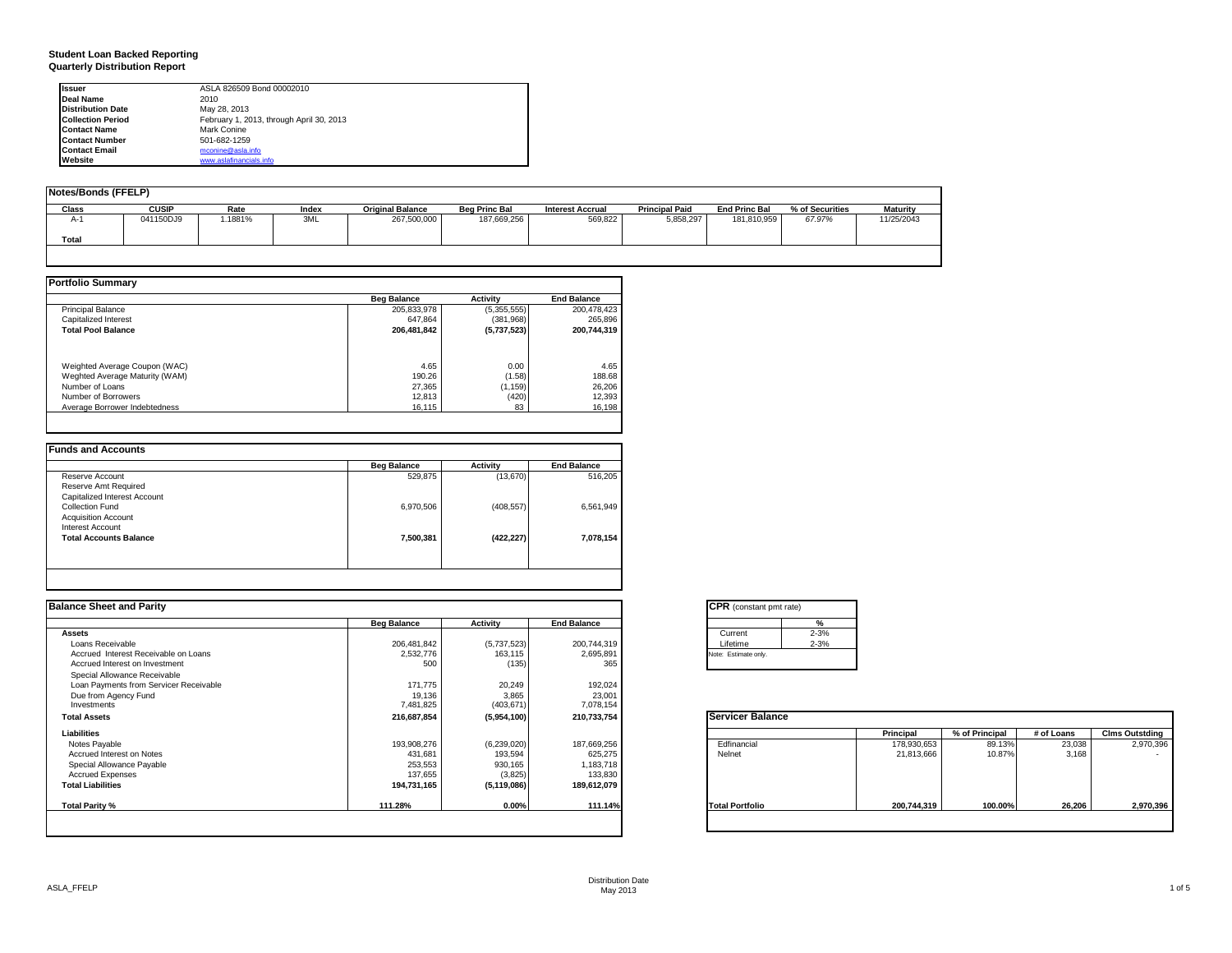| Portfolio by Loan Status                                  |                  |                |                      |                         |                  |                |                  |              |                  |                 |
|-----------------------------------------------------------|------------------|----------------|----------------------|-------------------------|------------------|----------------|------------------|--------------|------------------|-----------------|
|                                                           | # of Loans       |                | Principal            |                         |                  | % of Principal | <b>WAC</b>       |              |                  | <b>WARM</b>     |
|                                                           | <b>Beginning</b> | Ending         | <b>Beginning</b>     | Ending                  | <b>Beginning</b> | Ending         | <b>Beginning</b> | Ending       | <b>Beginning</b> | Ending          |
| In School                                                 | 204              | 168            | 520,215              | 408,009                 | 0.25%            | 0.20%          | 4.50             | 4.58         | 19.31            | 119.08          |
| Grace                                                     | 79               | 89             | 169,228              | 231,173                 | 0.08%            | 0.12%          | 5.04             | 4.61         | 117.20           | 114.58          |
| Repayment                                                 |                  |                |                      |                         |                  |                |                  |              |                  |                 |
| Current                                                   | 15,528           | 15,618         | 130,094,553          | 129,638,708             | 63.01%           | 64.58%         | 4.63             | 4.60         | 193.02           | 190.44          |
| 31-60 Days Delinquent                                     | 940              | 909            | 6,577,943            | 6,306,982               | 3.19%            | 3.14%          | 4.90             | 4.87         | 177.17           | 169.66          |
| 61-90 Days Delinquent                                     | 682              | 638            | 4,386,520            | 4,666,388               | 2.12%            | 2.32%          | 4.43             | 4.96         | 167.57           | 191.54          |
| 91-120 Days Delingent                                     | 428              | 308            | 2,667,862            | 2,340,124               | 1.29%            | 1.17%          | 4.53             | 4.95         | 165.13           | 174.15          |
| 121-180 Days Delinquent                                   | 815              | 527            | 5,161,321            | 3,546,966               | 2.50%            | 1.77%          | 4.55             | 4.76         | 172.05           | 152.61          |
| 181-270 Days Delinquent                                   | 728              | 635            | 4,231,195            | 4,054,300               | 2.05%            | 2.02%          | 4.45             | 4.49         | 155.13           | 172.00          |
| 271+ Days Delinquent                                      | 536              | 280            | 2,757,465            | 1,733,447               | 1.34%            | 0.86%          | 4.73             | 4.37         | 170.18           | 145.89          |
| <b>Total Repayment</b>                                    | 19,657           | 18,915         | 155,876,860          | 152,286,914             | 75.49%           | 75.86%         | 4.63             | 4.63         | 189.19           | 187.72          |
| Forbearance                                               | 2,840            | 2,520          | 22,159,457           | 20,909,462              | 10.73%           | 10.42%         | 4.92             | 4.83         | 202.07           | 203.28          |
| Deferment                                                 | 4,176            | 3,932          | 25,472,649           | 23,669,563              | 12.34%           | 11.79%         | 4.56             | 4.65         | 190.63           | 187.57          |
| Claims in Progress                                        | 409              | 495            | 2,283,433            | 2,636,422               | 1.11%            | 1.31%          | 4.41             | 4.80         | 170.46           | 163.45          |
| <b>Claims Denied</b>                                      |                  | 87             |                      | 602,776                 | 0.00%            | 0.30%          | 4.60             | 4.94         | 67.07            | 182.69          |
| <b>Total Portfolio</b>                                    | 27,365           | 26,206         | 206,481,842          | 200,744,319             | 100.00%          | 99.70%         | 4.65             | 4.65         | 190.26           | 188.68          |
| (a) Footnotes<br>(b) Footnotes                            |                  |                |                      |                         |                  |                |                  |              |                  |                 |
|                                                           |                  |                |                      |                         |                  |                |                  |              |                  |                 |
| <b>Delinquency Status</b>                                 |                  |                |                      |                         |                  |                |                  |              |                  |                 |
|                                                           | # of Loans       |                | Principal            |                         |                  | % of Principal | <b>WAC</b>       |              |                  | <b>WARM</b>     |
|                                                           | <b>Beginning</b> | Ending         | <b>Beginning</b>     | Endina                  | <b>Beginning</b> | Ending         | <b>Beginning</b> | Endina       | <b>Beginning</b> | Ending          |
| Current                                                   | 15,528           | 15,618         | 130,094,553          | 129,638,708             | 83.46%           | 85.13%         | 4.63             | 4.60         | 192.25           | 190.44          |
| 31-60 Days Delinquent                                     | 940              | 909            | 6,577,943            | 6,306,982               | 4.22%            | 4.14%          | 4.90             | 4.87         | 169.86           | 169.66          |
| 61-90 Days Delinquent                                     | 682              | 638            | 4,386,520            | 4,666,388               | 2.81%            | 3.06%          | 4.43             | 4.96         | 179.54           | 191.54          |
| 91-120 Days Delingent                                     | 428              | 308            | 2.667.862            | 2,340,124               | 1.71%            | 1.54%          | 4.53             | 4.95         | 159.57           | 174.15          |
| 121-180 Days Delinquent                                   | 815              | 527            | 5,161,321            | 3,546,966               | 3.31%            | 2.33%          | 4.55             | 4.76         | 171.64           | 152.61          |
| 181-270 Days Delinquent                                   | 728              | 635            | 4,231,195            | 4,054,300               | 2.71%            | 2.66%          | 4.45             | 4.49         | 172.49           | 172.00          |
| 271+ Days Delinquent                                      | 536              | 280            | 2,757,465            | 1,733,447               | 1.77%            | 1.14%          | 4.73             | 4.37         | 156.98           | 145.89          |
| <b>Total Portfolio in Repayment</b>                       | 19.657           | 18.915         | 155.876.860          | 152.286.914             | 100.00%          | 100.00%        | 4.63             | 4.63         | 188.49           | 187.72          |
|                                                           |                  |                |                      |                         |                  |                |                  |              |                  |                 |
| Portfolio by Loan Type                                    |                  |                |                      |                         |                  |                |                  |              |                  |                 |
|                                                           |                  |                |                      |                         |                  |                |                  |              |                  |                 |
|                                                           | # of Loans       |                | Principal            |                         |                  | % of Principal | <b>WAC</b>       |              |                  | <b>WARM</b>     |
|                                                           | <b>Beginning</b> | Ending         | <b>Beginning</b>     | Ending                  | <b>Beginning</b> | Ending         | <b>Beginning</b> | Ending       | <b>Beginning</b> | Ending          |
| Subsidized Consolidation Loans                            | 6,076            | 5,804          | 80,242,059           | 76,949,926              | 38.86%           | 38.339         | 4.94             | 4.94<br>4.90 | 197.49           | 194.67          |
| Unsubsidized Consolidation Loans                          | 5,588            | 5,611<br>9,630 | 85,604,918           | 85,059,144              | 41.46%           | 42.37%         | 4.90<br>3.27     | 3.27         | 220.19           | 217.93          |
| Subsidized Stafford Loans                                 | 10,193           |                | 22,456,328           | 21,340,982              | 10.88%           | 10.63%         |                  |              | 109.17           | 109.65          |
| <b>Unsubsidized Stafford Loans</b><br>PLUS/GradPLUS Loans | 5,109<br>360     | 4,806<br>319   | 16,570,640           | 15,868,187<br>1,366,556 | 8.03%<br>0.70%   | 7.90%<br>0.68% | 3.60             | 3.62<br>7.31 | 117.71<br>91.45  | 118.74<br>85.57 |
| SLS Loans                                                 | 39               | 36             | 1,443,406<br>164,490 | 159,523                 | 0.08%            | 0.08%          | 7.30<br>3.37     | 3.37         | 80.30            |                 |
| <b>Total Portfolio</b>                                    | 27,365           | 26,206         | 206,481,842          | 200,744,319             | 100.00%          | 100.00%        | 4.65             | 4.65         | 190.26           | 81.68<br>188.68 |
|                                                           |                  |                |                      |                         |                  |                |                  |              |                  |                 |
|                                                           |                  |                |                      |                         |                  |                |                  |              |                  |                 |
| Portfolio by Program Type                                 |                  |                |                      |                         |                  |                |                  |              |                  |                 |
|                                                           | # of Loans       |                | Principal            |                         |                  | % of Principal | <b>WAC</b>       |              |                  | <b>WARM</b>     |
|                                                           | <b>Beginning</b> | Ending         | <b>Beginning</b>     | Ending                  | <b>Beginning</b> | Ending         | <b>Beginning</b> | Ending       | <b>Beginning</b> | Ending          |
| Graduate / 4-Year Loans                                   | 20,567           | 19,716         | 169,399,000          | 164,818,597             | 82.04%           | 82.10%         | 4.62             | 4.63         | 193.91           | 192.35          |
| 2-Year Loans                                              | 3,389            | 3,247          | 16,593,308           | 16,075,326              | 8.04%            | 8.01%          | 4.90             | 4.92         | 141.84           | 139.98          |
| Proprietary / Technical / Vocational Loans                | 366              | 344            | 1,527,293            | 1,477,518               | 0.74%            | 0.74%          | 5.20             | 5.21         | 156.39           | 156.67          |
| Unknown (Consolidation) Loans                             | 3,041            | 2,897          | 18,961,458           | 18,372,304              | 9.18%            | 9.15%          | 5.12             | 5.14         | 192.20           | 185.62          |
| Other Loans                                               |                  | $\overline{2}$ | 783                  | 575                     | 0.00%            | 0.00%          | 2.39             | 2.39         | 25.00            | 22.00           |
| <b>Total Portfolio</b>                                    | 27.365           | 26.206         | 206,481,842          | 200.744.319             | 100.00%          | 100.00%        | 4.65             | 4.65         | 190.26           | 188.68          |
|                                                           |                  |                |                      |                         |                  |                |                  |              |                  |                 |
|                                                           |                  |                |                      |                         |                  |                |                  |              |                  |                 |
| <b>Portfolio Indices</b>                                  |                  |                |                      |                         |                  |                |                  |              |                  |                 |
|                                                           | # of Loans       |                | Principal            |                         |                  | % of Principal |                  |              |                  |                 |
|                                                           | <b>Reginning</b> | <b>Ending</b>  | <b>Reginning</b>     | Endina                  | Reginning        | <b>Endina</b>  |                  |              |                  |                 |

|                        | # of Loans |        | <b>Principal</b> |             | % of Principal |         |
|------------------------|------------|--------|------------------|-------------|----------------|---------|
|                        | Beainnina  | Endina | <b>Beainnina</b> | Endina      | Beainnina      | Endina  |
| <b>Fixed Loans</b>     | 16,082     | 15.616 | 179,023,960      | 174,587,844 | 86.70%         | 86.97%  |
| Variable Loans         | 11.283     | 10,590 | 27.457.883       | 26.156.475  | 13.30%         | 13.03%  |
| T-Bill Loans           | 11,254     | 10,563 | 27,359,259       | 26,061,851  | 13.25%         | 12.98%  |
| <b>CMT Loans</b>       | 29         | 27     | 98.624           | 94.624      | 0.05%          | 0.05%   |
| <b>Total Portfolio</b> | 27.365     | 26.206 | 206.481.843      | 200.744.319 | 100.00%        | 100.00% |
|                        |            |        |                  |             |                |         |

**Student Loan Backed Reporting Quarterly Distribution Report**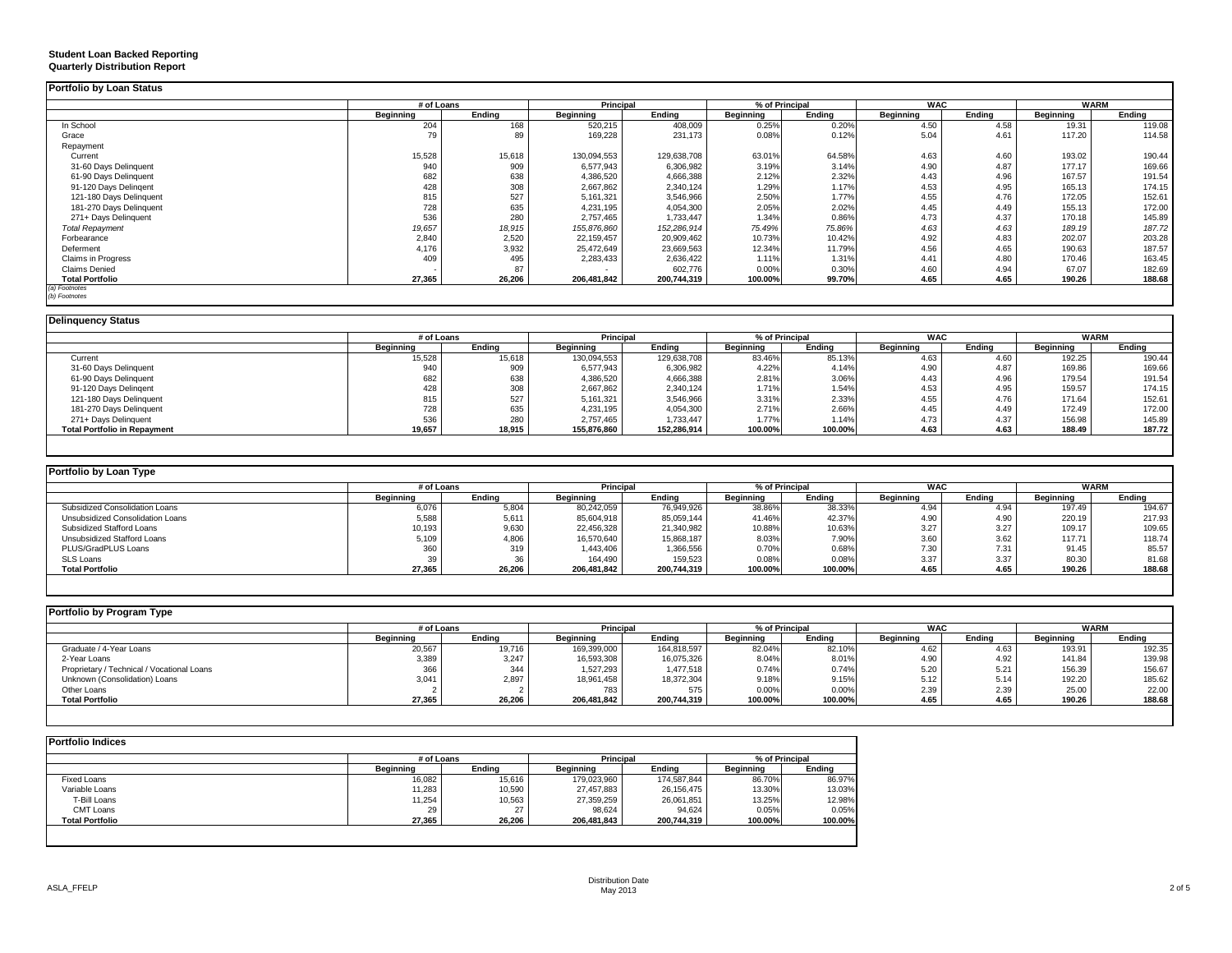**Collection Activity**

**Distribution Date** May 28, 2013<br>**Collection Period** May 28, 2013, through A February 1, 2013, through April 30, 2013

| <b>Collection Account</b>                                                      | as of 4/30/2013 |
|--------------------------------------------------------------------------------|-----------------|
| Beginning Balance - February 1, 2013                                           | 6,970,506       |
| <b>Collection Amount Received</b>                                              | 7,830,973       |
| Reserve Account                                                                |                 |
| <b>Excess of Required Reserve Account</b>                                      | 13,670          |
| Interest on Investment Earnings                                                | 1,267           |
| Capitalized Interest Account (after a stepdown or release date)                |                 |
| <b>Payments from Guarantor</b>                                                 |                 |
| <b>Prior Quarter's Allocations or Adjustments</b>                              |                 |
| Prepayments                                                                    |                 |
| Special Allowance Payments to Department of Education                          |                 |
| <b>Consolidation Rebate Fees</b>                                               | (440, 456)      |
| Transfer from Capitalized Interest Fund                                        |                 |
| Principal payments, interest payments, administration fees, and servicing fees | (7, 242, 023)   |
| Transfer to Department Rebate Fund                                             | (571, 988)      |
| <b>Total Available Funds</b>                                                   | 6,561,950       |

| <b>Fees Due for Current Period</b>                                | as of 4/30/2013 |
|-------------------------------------------------------------------|-----------------|
| Indenture Trustee Fees                                            |                 |
| <b>Servicing Fees</b>                                             | 117,101         |
| <b>Administration Fees</b>                                        | 16,729          |
| Late Fees                                                         |                 |
| <b>Other Fees</b>                                                 |                 |
| <b>Total Fees</b>                                                 | 133,830         |
|                                                                   |                 |
|                                                                   |                 |
| <b>Cumulative Default Rate</b>                                    | as of 4/30/2013 |
| <b>Current Period's Defaults</b>                                  | 2,443,754.20    |
| <b>Cumulative Defaults</b>                                        | 28,606,485.79   |
| Loans for which claims have been filed as of applicable month end | 8,354,648.28    |
| <b>Cumulative Default Rate</b>                                    | 11.62%          |
| Cumulative Recoveries (including reimbursements and collections)  |                 |
| Payments from Guarantor                                           | 25,887,047.18   |
| <b>Borrower Recoveries</b>                                        | n/a             |
| <b>Recovery Rate</b>                                              | 90.49%          |
| <b>Cumulative Net Loss</b>                                        | 2,719,438.61    |
| <b>Cumulative Net Loss</b>                                        | 1.10%           |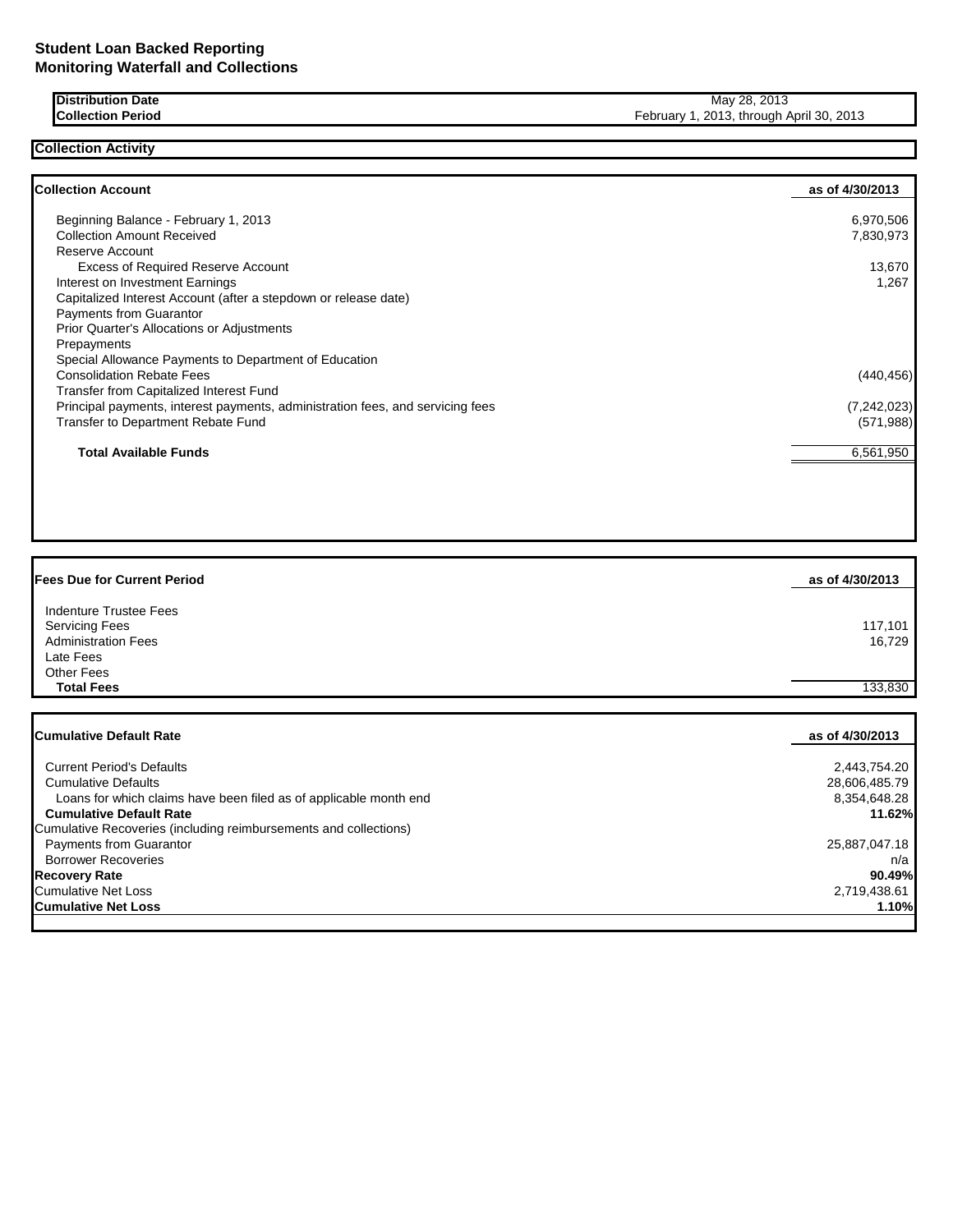## **Waterfall Activity**

| <b>Waterfall for Distribution</b>                                                         | <b>Amount Due</b> | <b>Amount Remaining</b> |
|-------------------------------------------------------------------------------------------|-------------------|-------------------------|
| <b>Total Available Funds</b>                                                              |                   | 6,561,950               |
| <b>First:</b> Payments required under any applicable Joint Sharing Agreement              |                   |                         |
| <b>Second: Trustee Fees</b>                                                               |                   |                         |
| <b>Third: Servicing Fees and Backup Servicing Fees</b>                                    | 117,101           | 6,444,849               |
| <b>Fourth: Administration Fees</b>                                                        | 16,729            | 6,428,120               |
| <b>Fifth: Noteholder Interest</b>                                                         | 569,822           | 5,858,298               |
| Sixth: Reinstate the balance of the Reserve fund up to the Specified Reserve Fund Balance |                   |                         |
| Seventh: Noteholder Principal, until paid in full                                         | 5,858,297         |                         |
|                                                                                           |                   |                         |

| <b>Principal and Interest Distributions</b> | Class A-1      |
|---------------------------------------------|----------------|
| Quarterly Interest Due                      | 569,822        |
| Quarterly Interest Paid                     | 569,822        |
| Interest Shortfall                          | $\Omega$       |
| Interest Carryover Due                      | $\pmb{0}$      |
| Interest Carryover Paid                     | 0              |
| <b>Interest Carryover</b>                   | $\overline{0}$ |
| Quarterly Principal Distribution Amount     | 5,858,297      |
| Quarterly Principal Paid                    | 5,858,297      |
| Shortfall                                   | 0              |
| <b>Total Distribution Amount</b>            | 6,428,119      |
|                                             |                |